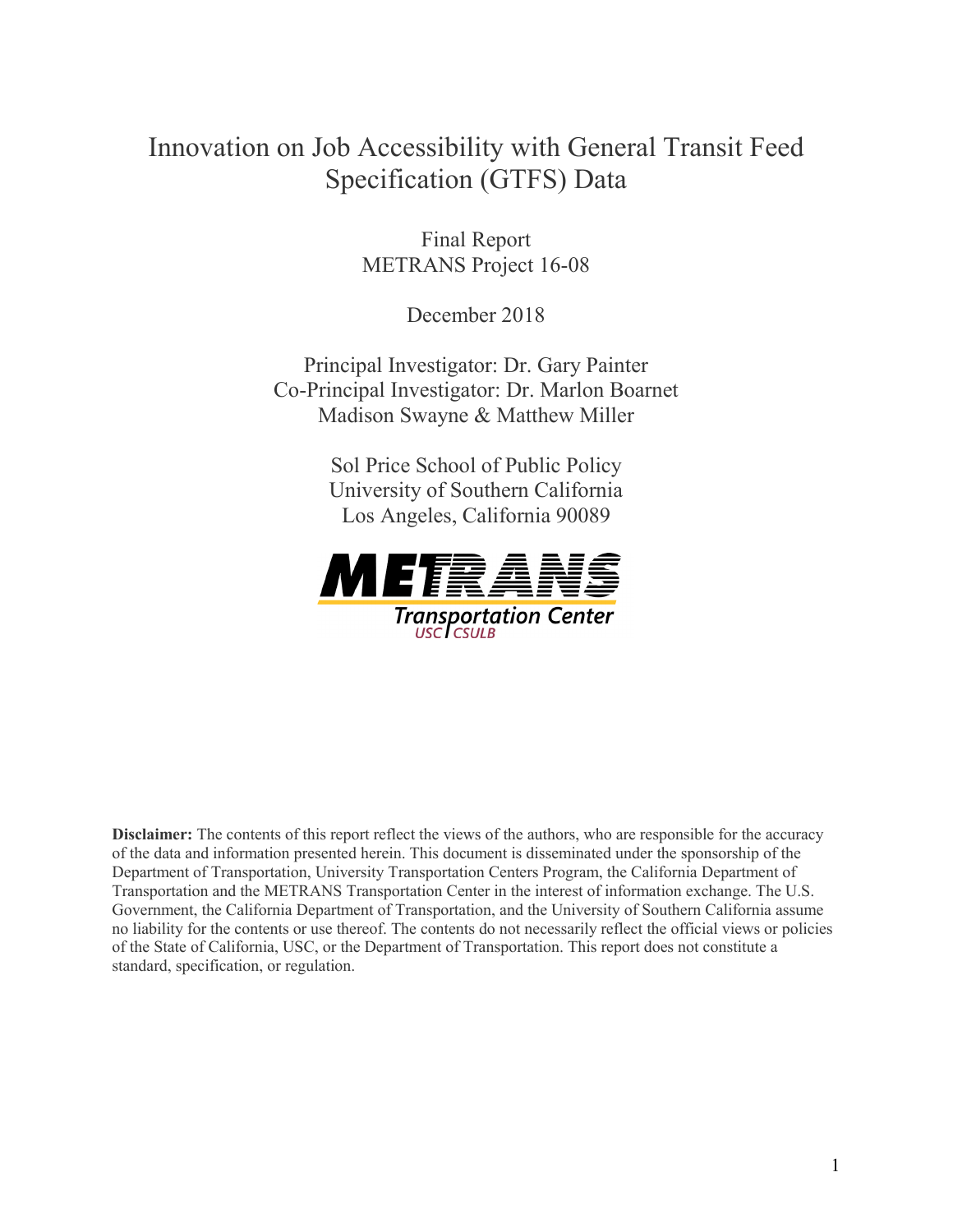## <span id="page-1-0"></span>TABLE OF CONTENTS

| <b>TABLE OF CONTENTS</b>                | $\overline{2}$ |
|-----------------------------------------|----------------|
| <b>ABSTRACT</b>                         | 3              |
| <b>LIST OF FIGURES AND TABLES</b>       | 3              |
| Figures                                 | 3              |
| Tables                                  | 3              |
| <b>ACKNOWLEDGEMENTS</b>                 | 3              |
| <b>BACKGROUND</b>                       | $\overline{4}$ |
| Background: Rail Transit in Los Angeles | 5              |
| Our Contribution                        | 7              |
| <b>DATA</b>                             | 7              |
| Open Source Transit Data                | 7              |
| <b>Employment Data</b>                  | 7              |
| <b>Opportunity Youth Data</b>           | 7              |
| <b>METHODS</b>                          | 9              |
| <b>Automated Tools - Summary</b>        | 9              |
| Remix Summary                           | 9              |
| Jane in Remix                           | 10             |
| <b>Automating Jane</b>                  | 11             |
| Arcpy/GIS scripting                     | 12             |
| Using R for Final Analysis              | 12             |
| <b>RESULTS</b>                          | 12             |
| <b>IMPLEMENTATION &amp; LIMITATIONS</b> | 14             |
| Limitations                             | 14             |
| <b>REFERENCES</b>                       | 16             |
| <b>APPENDIX 1</b>                       | 16             |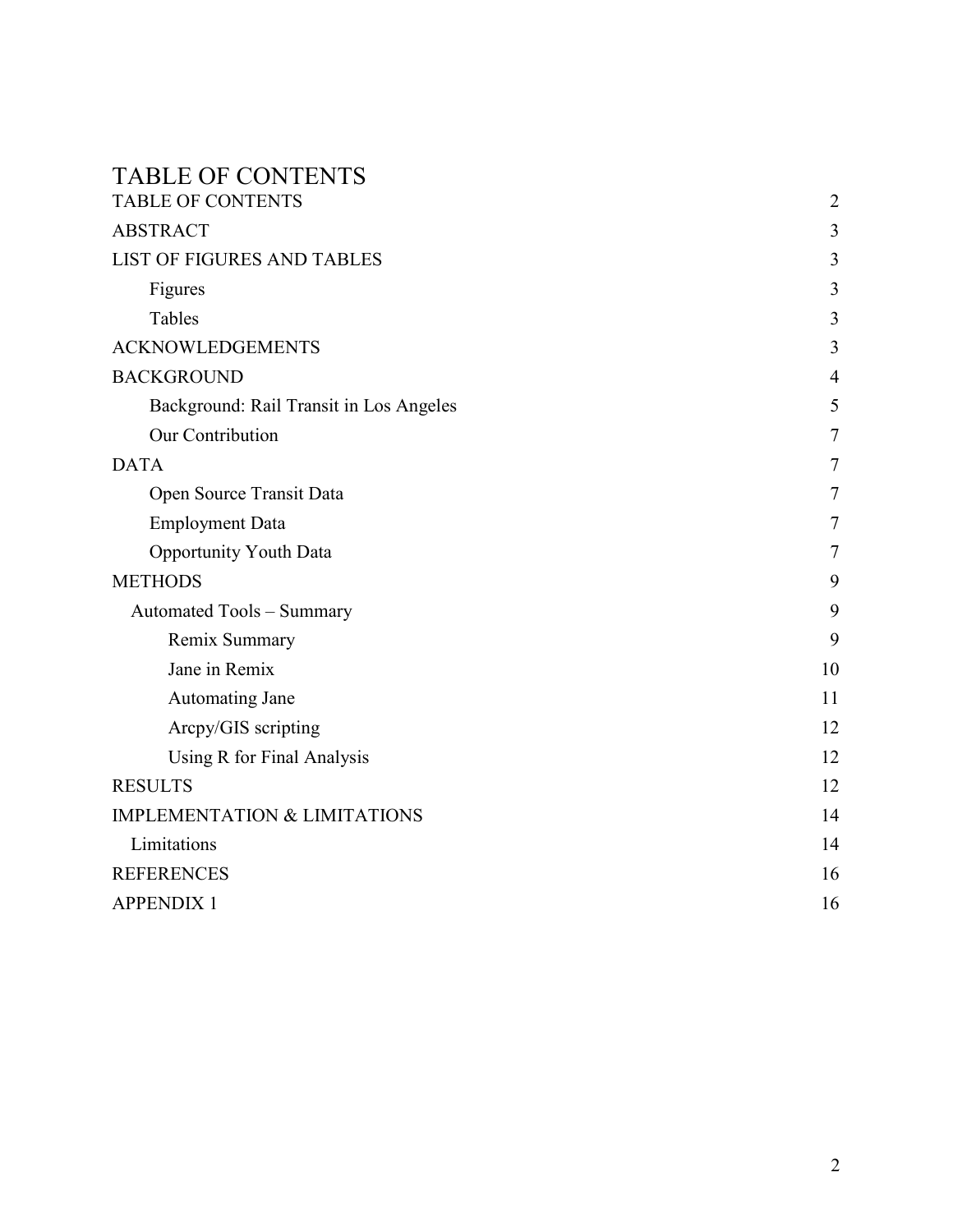## <span id="page-2-0"></span>ABSTRACT

This paper investigates job access in Los Angeles County via public transportation. We develop a measure of accessibility based on travel time, via transit, to jobs. We use open source General Transit Feed System (GTFS) data to model the transit network and interface with a variety of computing tools including JavaScript, ArcPy for ArcGIS and statistical packages to measure the number of jobs accessible from these tracts within a 60-minute commute time. The result is a method that leverages GTFS data to allow us to simulate job access with different transit investments. We measure transit job access from these tracts for three scenarios. Each scenario compares transit job access with completed or proposed additions to the Los Angeles Metro network relative to the status quo. We illustrate that job access measures can go beyond the common "static" measures of access over existing networks and be used to evaluate different transit investment scenarios. Our results suggest that the opening of the Expo Phase II light rail line increased job access in tracts that contain a higher percentage of opportunity youth populations and the opening of the proposed Crenshaw Extension promises to increase transit job access even further.

# <span id="page-2-1"></span>LIST OF FIGURES AND TABLES

<span id="page-2-2"></span>**Figures**

*Figure 1 - Metro Rail Network with Expo Phase II & Crenshaw Extension Shown*

*Figure 2 - Top Five Tracts by Percent Opportunity Youth for Those Aged 16-24*

*Figure 3 – Example of Jane's Isochrone*

<span id="page-2-3"></span>**Tables** 

*Table 1 - Top Five Tracts by Percent Opportunity Youth for Those Aged 16-24*

*Table 2 - Number of Jobs Accessible, Top 5 Opportunity Youth Tracts*

## <span id="page-2-4"></span>ACKNOWLEDGEMENTS

*We are grateful to Parth Kundaliya for his assistance in data management and code design. His help greatly improved the efficiency of our analysis. We are also thankful to Remix for providing us with access to their online platform which was useful in the analysis.*

*All errors and omissions are the responsibility of the authors.*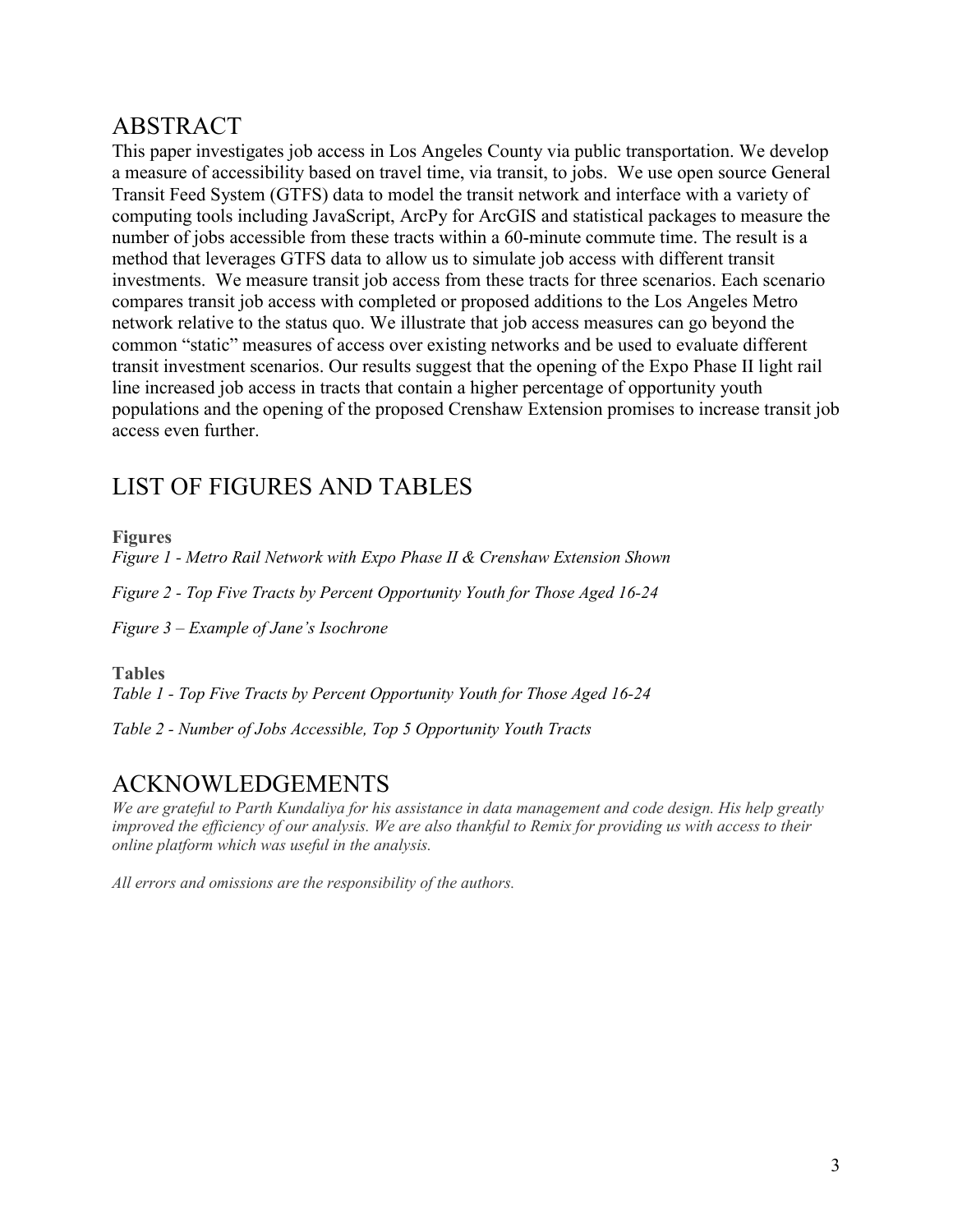## <span id="page-3-0"></span>BACKGROUND

Public transportation is undergoing rapid change in Los Angeles. Recent voter-approved ballot measures are funding new transit across Los Angeles County making questions of access and opportunity particularly salient. The literature first connected job proximity to labor market outcomes with the Spatial Mismatch Hypothesis (SMH), suggested by John F. Kain (1968). Kain argued that residential discrimination constrained African American populations to live in the central city. He hypothesized that the black-white employment gap could be partly explained by the spatial isolation of African American populations from suburban jobs. Since Kain's seminal 1968 work, there have been additional studies investigating the Spatial Mismatch Hypothesis. These studies have clarified that the SMH applies to low-skilled Blacks living in the center city who are spatially isolated from entry-level jobs in the suburbs. Yet the SMH does not apply only to central cities. As an example, Painter and Liu (2012) showed that the suburban population of African Americans is growing. Similarly, the question of access to jobs and the role on labor markets has been broadened to other demographic groups (e.g. Blumenberg and Ong, 2001).

In the 1990s, urban sociologists and regional scientists broadened the conception of the SMH to frame the policy debate on solutions; we call this the geography of opportunity literature. In 1995, George C. Galster and Sean P. Killen of The Urban Institute proposed a "geography of metropolitan opportunity" conceptual framework to understand how regions create unequal "opportunity structures" across the domains of housing, labor, crime, politics, education, and social networks particularly for inner-city youth. Their metropolitan opportunity structure idea involved both a "process" dimension (i.e. markets, institutions, and service delivery systems) and a product (or outcome) dimension (i.e. future streams of income, consumption, and productivity). Thus, they define more "opportunity" for youth as being able to make more "choices about education, fertility, work and crime" within this model (Galster and Killen, 1995: 11). Their main argument and contribution to the equal opportunity debate was that geography matters both conceptually and empirically.

A critical component of understanding the geography of opportunity is a proper measure of job accessibility. There have been some previous studies of accessibility to jobs by transit. Blumenberg and Ong (2001) used a gravity-based model of transportation and census data to estimate the number of accessible jobs by transit. The authors find that in their study of Detroit, the central business district (CBD) does not have the highest job accessibility but that instead, the highest accessibility zones are located several kilometers out from the CBD. Blumenberg (2004) again measured the number of low-wage jobs accessible within a 30-minute commute using transit from seven neighborhoods in Los Angeles using the gravity model developed by Blumenberg and Ong (2001). Other studies of accessibility by transit have used Euclidean distance, which does not account for land use patterns including travel speeds, headways, irregular service frequency, or other inconsistencies to transit access. In geography, the use of mixed methods such as geographic information systems (O'Sullivan, Morrison, & Shearer, 2000), remote sensing, (Delamater, Messina, Shortridge, & Grady, 2012), network analysis (Biba, Curtin, & Manca, 2010; Delamater et al., 2012), and spatial statistics has allowed the development of more nuanced estimations that approximate the mobility of a population in relation to access to various services such as health care providers (Guagliardo, 2004;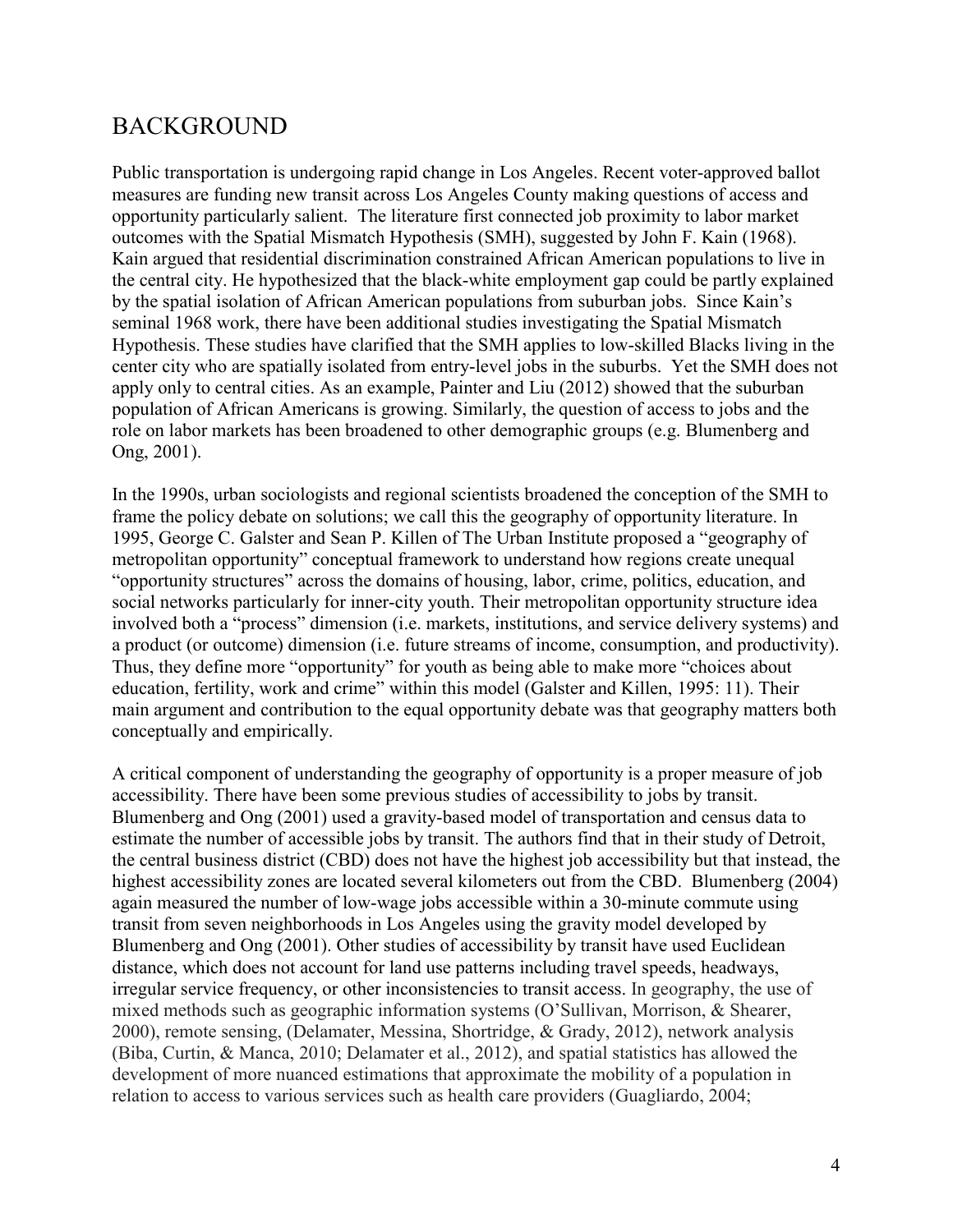Schuurman, Bérubé, & Crooks, 2010; Wan, Zou, & Sternberg, 2012). However, none of these methods have been used to model how realistic changes in the transit network will change job access, and then how those changes can be related to demographic sub-groups. Most of the literature to date has focused on measuring the access provided by the network as it exists. We innovate beyond that by developing a method that can allow comparisons of different changes to the existing network, allowing planners to see accurate calculations about how different infrastructure changes can affect the geography of job access.

We focus on developing access measures based on travel time while using public transit, not car, because many poor people take transit out of necessity. This is especially true for urban youth who seek entry-level jobs; they often will not have access to cars. Our work is a granular investigation into measuring accessibility to jobs using transit. We use transit system data and measures of transit travel time to measure the number of jobs that can be accessed using transit (with walking as the mode of station access-egress.) Our use of Remix and General Transit Feed Specification (GTFS) data provides us with the best and most widely available representation of the transit network and operation, and so relying on it in studies of accessibility by transit provides a sound measure for access and one that can be applied in a large, and growing, number of urban areas.

#### <span id="page-4-0"></span>**Background: Rail Transit in Los Angeles**

Since 1980, Los Angeles voters have approved four half-cent sales tax measures, with the largest amount of those funds supporting transit investment and operations. Since the opening of the Blue Line in 1990, the rail transit network operated by the Los Angeles County Metropolitan Transportation Authority (L.A. Metro) has opened 93 rail transit stations. The system has six lines, which include at-grade light rail (Blue line, Expo line), light rail in the median of a freeway (Green line), heavy rail subway (Purple and Red lines), and light rail that is a combination of atgrade and freeway median (Gold line). Figure 1 shows the network and lines.

The rail construction project in Los Angeles accelerated and expanded with passage of the most recent half-cent sales tax measures, Measure R in 2008 and Measure M in 2016. Measure R included funds for a project to extend the Expo Line light rail from its terminus in Culver City to a new terminus in Santa Monica. The project extended the 8.5 mile line an additional 6.6 miles (Hymon, 2016). This extension known as Expo Phase II was the first rail transit to reach the westside of Los Angeles since 1953 (Hymon, 2016). Expo Phase II opened May 20, 2016 and now links two large job centers in Los Angeles — Santa Monica and the historic Downtown with stops at many neighborhoods in between.

In November 2016, a majority of Los Angeles, California voters again approved a ballot initiative to fund transit investment. Voters approved a permanent sales tax increase that will raise \$120 billion over the next 40 years for improvement to the public transit system (Elkind, 2017). This ballot measure, Measure M, includes transportation infrastructure projects across Los Angeles County including improvements to buses, rail service, and roads. Included in the Measure are provisions to build large-scale projects including the Metro Crenshaw/LAX Line and the Vermont Avenue Bus Rapid Transit.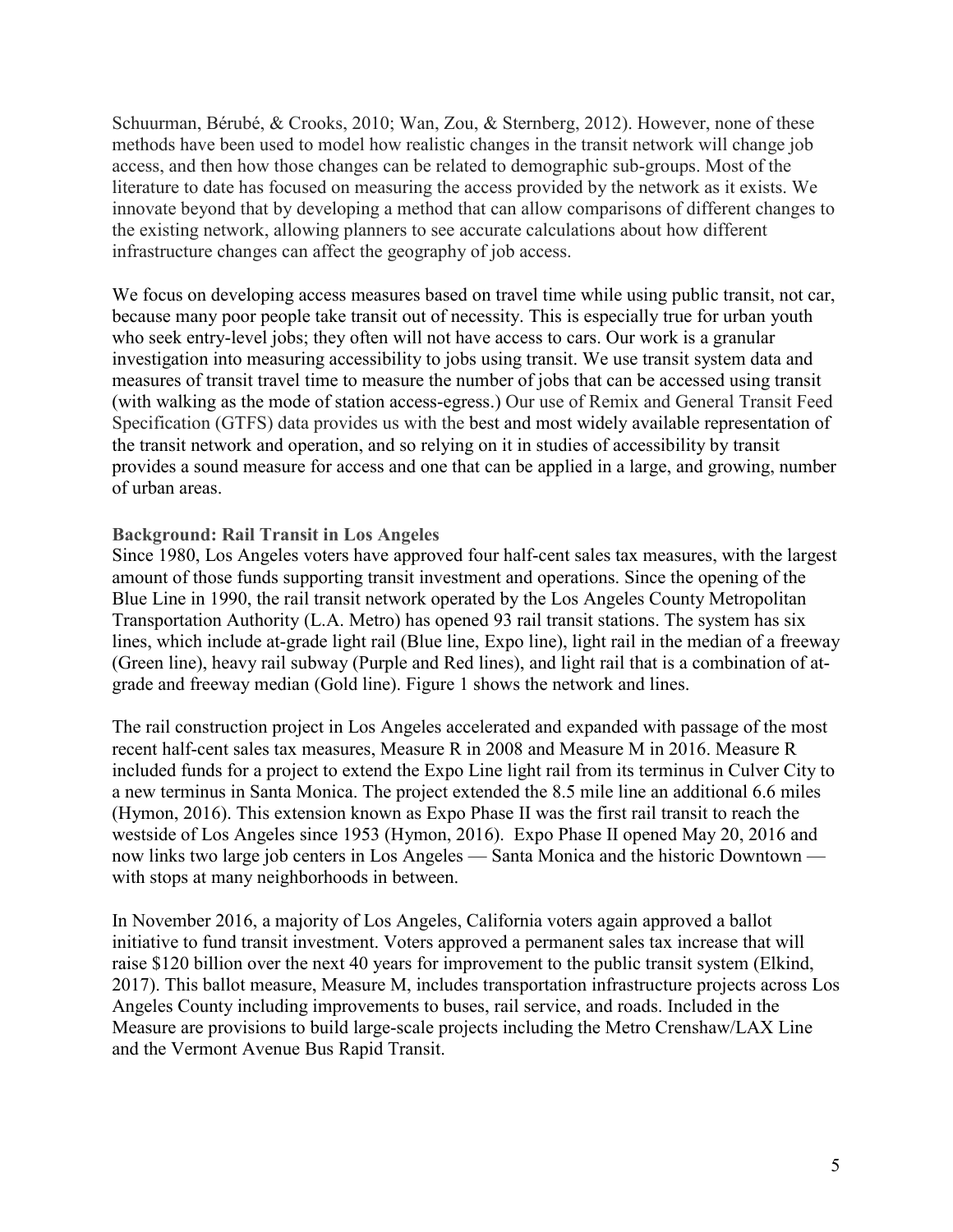We chose those three projects – Expo Phase II, the Crenshaw line, and the Vermont Bus Rapid Transit (BRT) corridor, for analysis. Note that Expo Phase II is the most recently opened light rail line in Los Angeles, and the Crenshaw light rail and Vermont BRT are notable proposed or (for Crenshaw) under construction projects.

Since Los Angeles is undergoing rapid changes to its public transit system, it is important for research and planning to understand the impacts this new system will have to accessibility and labor markets. In this project, we use an online transit mapping platform known as Remix<sup>[1](#page-5-0)</sup> to model changes to the transit network and their subsequent impact on job accessibility. While previous studies have measured access to jobs by transit, we expand upon these studies by modeling the future transit network. We analyze the following transit scenarios:

- 1. Current Transit System **without** Expo Phase II
- 2. Current Transit System (includes Expo Phase II)
- 3. Current Transit System + Crenshaw Extension

The Metro rail network is shown below (Figure 1) with Expo Phase II and the Crenshaw Extension included in the network.



*Figure 4 - Metro Rail Network with Expo Phase II & Crenshaw Extension Shown*

<span id="page-5-0"></span> 1 Remix is a private, online platform which uses real-world data for transit planning. A full explanation of our interaction with Remix and its tools is presented in the "Methods" section of this report.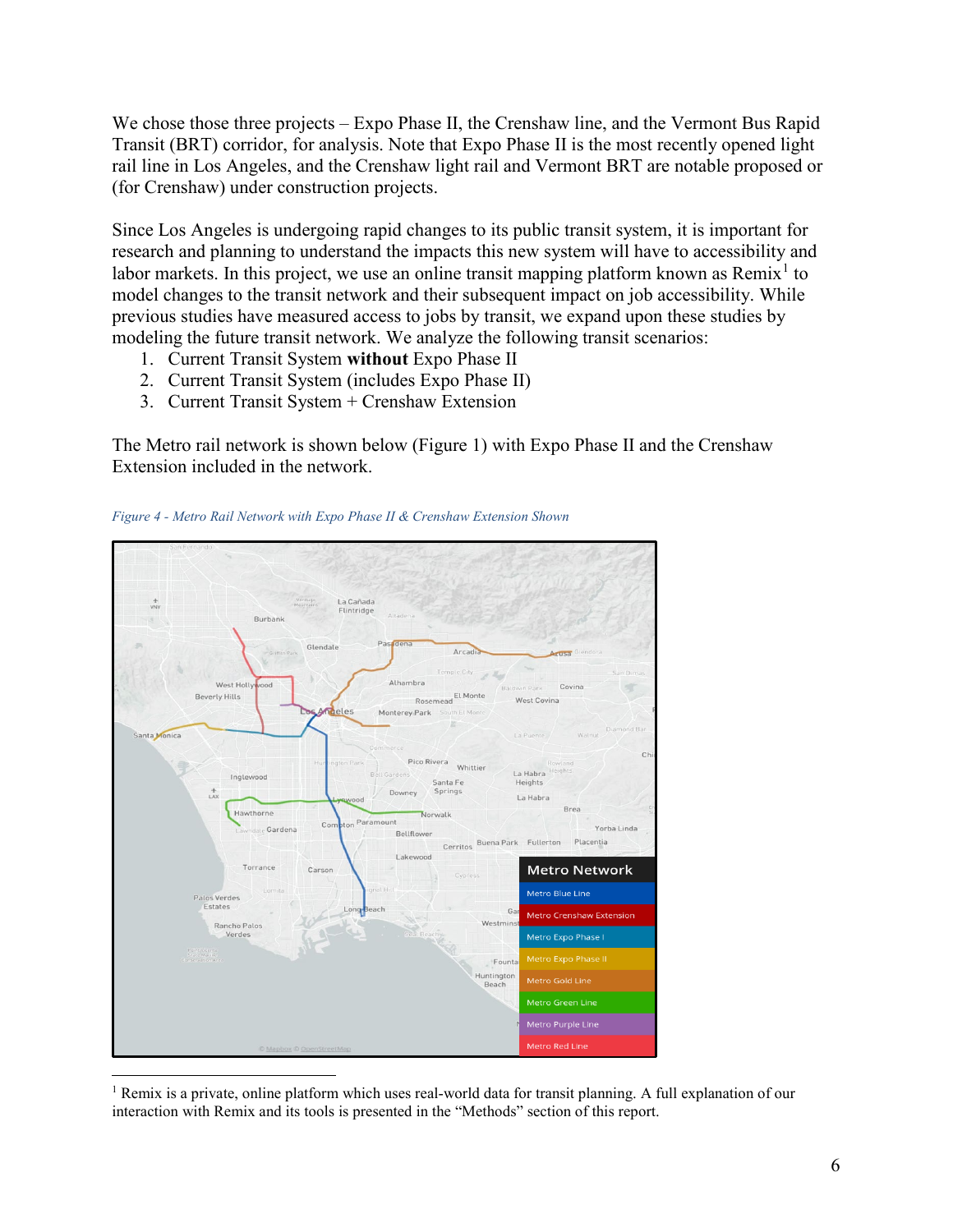#### <span id="page-6-0"></span>**Our Contribution**

This research is, to our knowledge, the first of its kind to develop a simple metric that can forecast how changes to the transit network will affect job accessibility, using transit network data that are available for a large number of cities. This work relies on actual travel times across the transit network instead of estimated distances and uses new open source data to understand the effect of changes to the network. Previous studies have had to rely on the existing network, without simulating the job-access impacts of changes to that network. Further, the automated tools developed in this project can be applied to different geographies in the future and provide us with data on accessibility across the United States and beyond. In this report, we focus on developing and illustrating the method.

### <span id="page-6-2"></span><span id="page-6-1"></span>DATA

#### **Open Source Transit Data**

Remix relies on General Transit Feed Specification (GTFS) data to map the existing transit network. GTFS data is public transportation schedule and geographic information that have been assembled in a common format for legibility. Public transit agencies have the ability to publish their transit data so that developers, and researchers, can interface with the GTFS database (Google Transit APIs, 2018). GTFS is a central database of past and present transit stations, stops, and schedules (Rodyansky, 2018). In Remix, we have the ability to augment GTFS by drawing new transit lines, including new stops and stations, into the existing GTFS network. This feature is built into the Remix platform, where users draw lines and designate stops along the line. We can also customize the schedule for each new line that is drawn.

#### <span id="page-6-3"></span>**Employment Data**

Employment data used in this study came from the U.S. Census Bureau's Longitudinal Employment Household Dynamics (LEHD) survey. The LEHD survey reports on a number of workforce characteristics including quarterly workforce indicators and origin-destination employment statistics (LODES). To measure job accessibility, we relied on 2015 LODES Workplace Area Characteristics (WAC) data. The data provides job totals, broken down into job types based on NAICS sector codes. We used counts of all jobs per census tract, designated in the data as "C000."

#### <span id="page-6-4"></span>**Opportunity Youth Data**

To focus the analysis on distinct locations with large numbers of transit dependent persons, we focused on tracts that contain large populations of Opportunity Youth. Opportunity youth – sometimes referred to as "not employed, not in education, not in training" or NEETs – are defined as people aged 16 to 24 who are not in school and not employed. Such youth are a unique population at a critical time in their lives for shaping future life trajectory (Leon, Choi  $\&$ Rosen, 2018). These opportunity youth face higher risk of being isolated from social activity, dependence on public assistance, and engagement with criminal activity (Leon, Choi, & Rosen, 2018; Belfield, Levin & Rosen, 2012; Besharov & Gardinier, 1998). Using ACS 2011-2015 data we estimated the percent of opportunity youth per census tract using the methodology described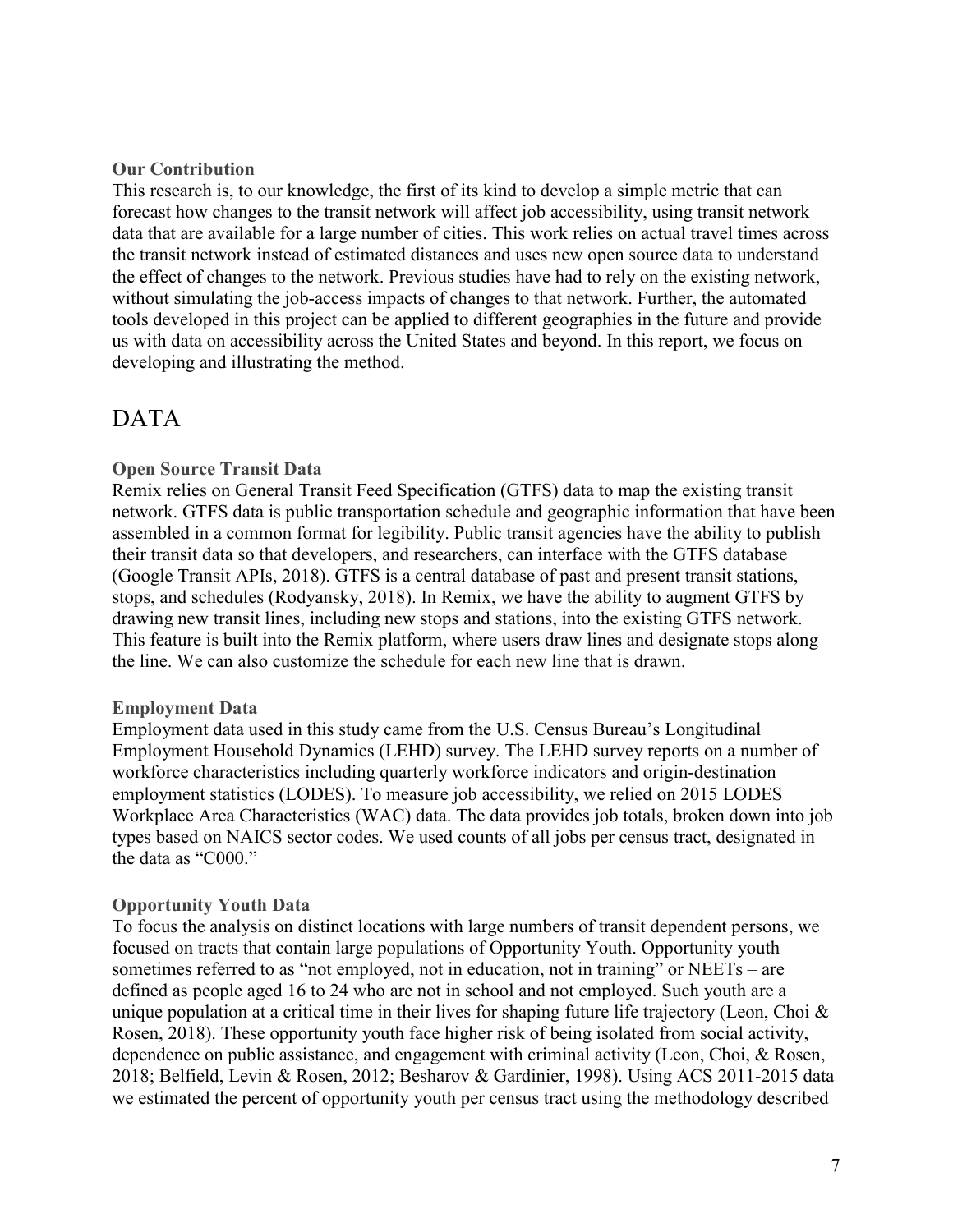by Leon, Choi & Rosen (2018) and we identified the top five tracts with the largest proportion of opportunity youth in the City of Los Angeles. The locations of the top five tracts with the highest percentage of opportunity youth, among persons in the tract aged 16 to 24, are presented below in Figure 2. Table 1 shows the percent of the 16-24 year-old population in these top five tracts who qualify as opportunity youth.



*Figure 5 - Top Five Tracts by Percent Opportunity Youth for Those Aged 16-24*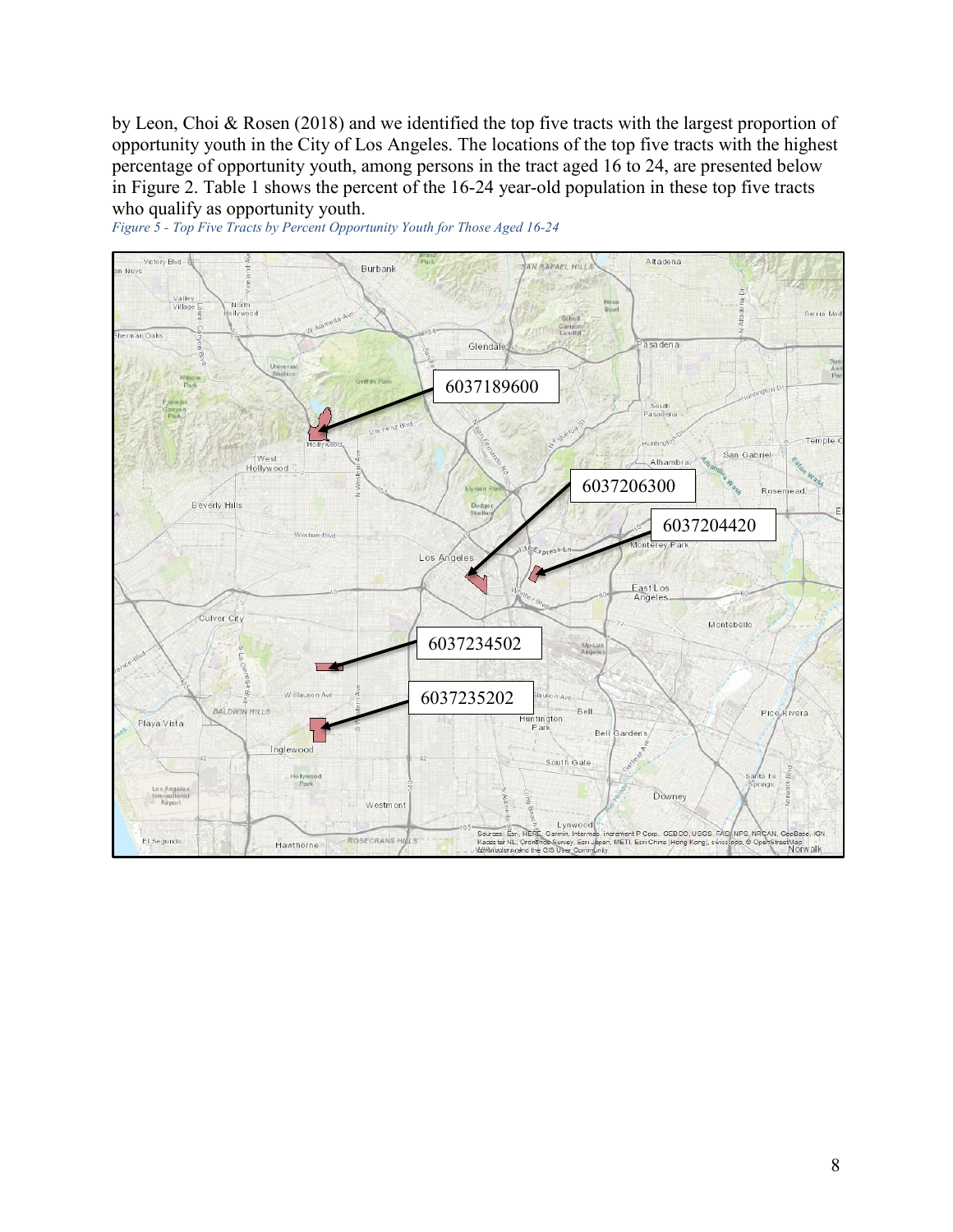| <b>Tract Number</b> | <b>Percent of</b><br><b>Population Aged</b><br>$16-24$ who<br><b>Qualify</b> as<br>Opportunity<br>Youth |
|---------------------|---------------------------------------------------------------------------------------------------------|
| 6037189600          | $64.1\%$                                                                                                |
| 6037206300          | 58.8%                                                                                                   |
| 6037234502          | 41.9%                                                                                                   |
| 6037235202          | 39.3%                                                                                                   |
| 6037204420          | 37.1%                                                                                                   |

## <span id="page-8-1"></span><span id="page-8-0"></span>**METHODS**

### **Automated Tools – Summary**

To assess job accessibility, we have created the 'Transit Access to Jobs' tool. This tool uses Remix, a private web-based application, to calculate travel times for public transit (bus, rail, and light rail) and walking modes in different commute sheds (15, 30, 45, and 60 minutes), using General Transit Feed Specification (GTFS) data. Remix can adapt to schedule and route changes, additions, and deletions. Remix then allows users to place "Jane" at any location within the transit network and an access isochrone is generated. The access isochrone is the distance (shown on a map as an area) that a person can travel from "Jane's" location (a point in space) within 15, 30, 45, or 60 minutes via transit, with walking access/egress to/from stations. Users can drag and drop Jane downloading isochrones one at a time. Through a customized JavaScript macro we developed (Appendix 1), we have automated the Jane tool in Remix to quickly produce access isochrones from the centroid of census tracts in Los Angeles County. Outside of the Remix tool, we then match the travel isochrones to U.S. Bureau of Labor Statistics' LODES employment data by census tract using an ArcpPy macro in ArcGIS. The ensuing results display an index of job accessibility by transit or walking modes from specific tracts in Los Angeles County. This method provides unparalleled insight into transit and walk mode travel from any tract within Los Angeles County. We have created our tool such that it can be updated to simulate future transit buildouts associated with future Los Angeles County investments in public transit infrastructure.

### <span id="page-8-2"></span>*Remix Summary*

Remix is a private, web-based transit mapping software which relies on GTFS data to map the existing transit network in an online platform. Users have the ability to edit the transit network by adding or subtracting lines and making adjustments to existing transit schedules. Remix also provides quick data overlays with sociodemographic information to allow planners to visualize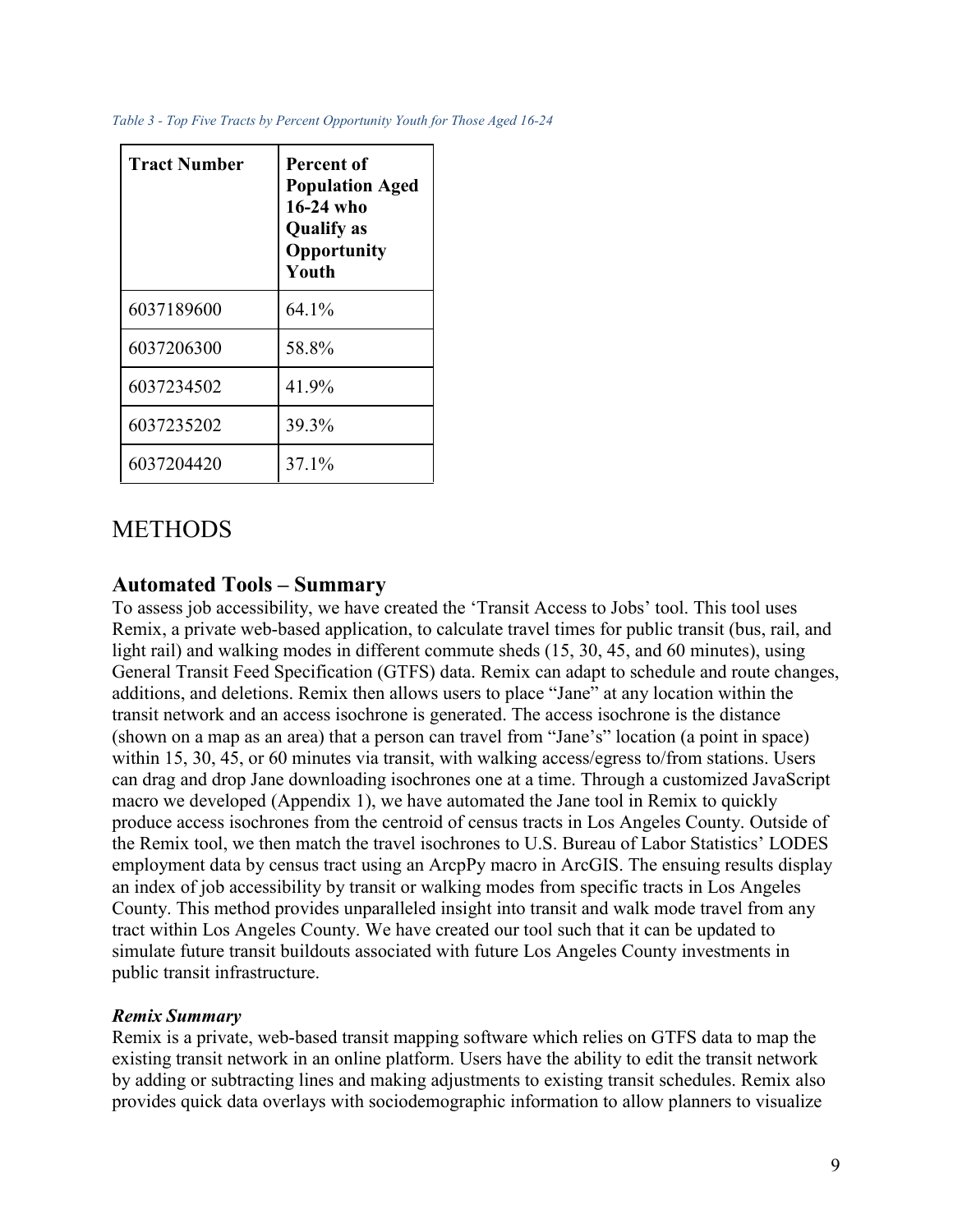their communities. We used the Remix tool to map the transit network in Los Angeles County including all bus and rail lines to model Angelenos' transit options. <sup>[2](#page-9-1)</sup> In Remix, commuters are routed over the fastest route using any combination of bus and rail with no distinction between the two.

#### <span id="page-9-0"></span>*Jane in Remix*

As part of the Remix transit mapping interface, users have access to a tool known as "Jane." The Jane Tool is used to show how far someone can travel using the existing transit network and walking for station access/egress. To use the tool, the user first uploads all relevant transit routes to the online map to build the network. Next, the user drags and drops Jane at any location of interest on the network map. Users can drop Jane at a street intersection, at their house, or any X-Y coordinate pair. After Jane is dropped at a location, Remix generates an isochrone<sup>[3](#page-9-2)</sup> showing how far Jane can travel in 15, 30, 45, and 60 minutes. In this access calculation, Remix makes some assumptions. Built into the tool is the assumption that Jane will wait half of the headway time before boarding a bus or train. If a bus has a headway time of 30 minutes, Jane will wait 15 minutes before boarding. If Jane has to transfer between lines, she will again wait half of the headway time before boarding again. Between stations or after getting off the bus or train, Jane walks at a pace of 3 miles per hour. As Jane is moved across the city and throughout the network, the user can download access isochrones for each location. These isochrone shapefiles provide a good representation of what access is provided by the transit service and can be compared from one location to the next. An example set of isochrones from one location is shown in Figure 3 below.

<span id="page-9-1"></span> <sup>2</sup> Transit authorities included in the Remix Los Angeles network, with number of lines in parentheses: LA Metro Bus (139), City of Commerce Municipal Bus Lines(11), LA Metro Rail (6), Metrolink (7), Beeline (13), Santa Monica Big Blue Bus (20), GTrans (5) Pasadena Transit(10), Torrance Transit (11), Culver City Bus (8), UCLA (8), Norwalk Transit System (6), Carson Circuit (8), LADOT (45), Foothill Transit (37), Long Beach Transit (35), Santa Clarita Transit (42), Antelope Valley Transit Authority (20), Orange County Transit Authority (82)

<span id="page-9-2"></span><sup>3</sup> Isochrones are defined as, "a line on a map connecting points of equal elapsed time; especially, travel time to or from a given location" (Esri GIS Dictionary, 2018).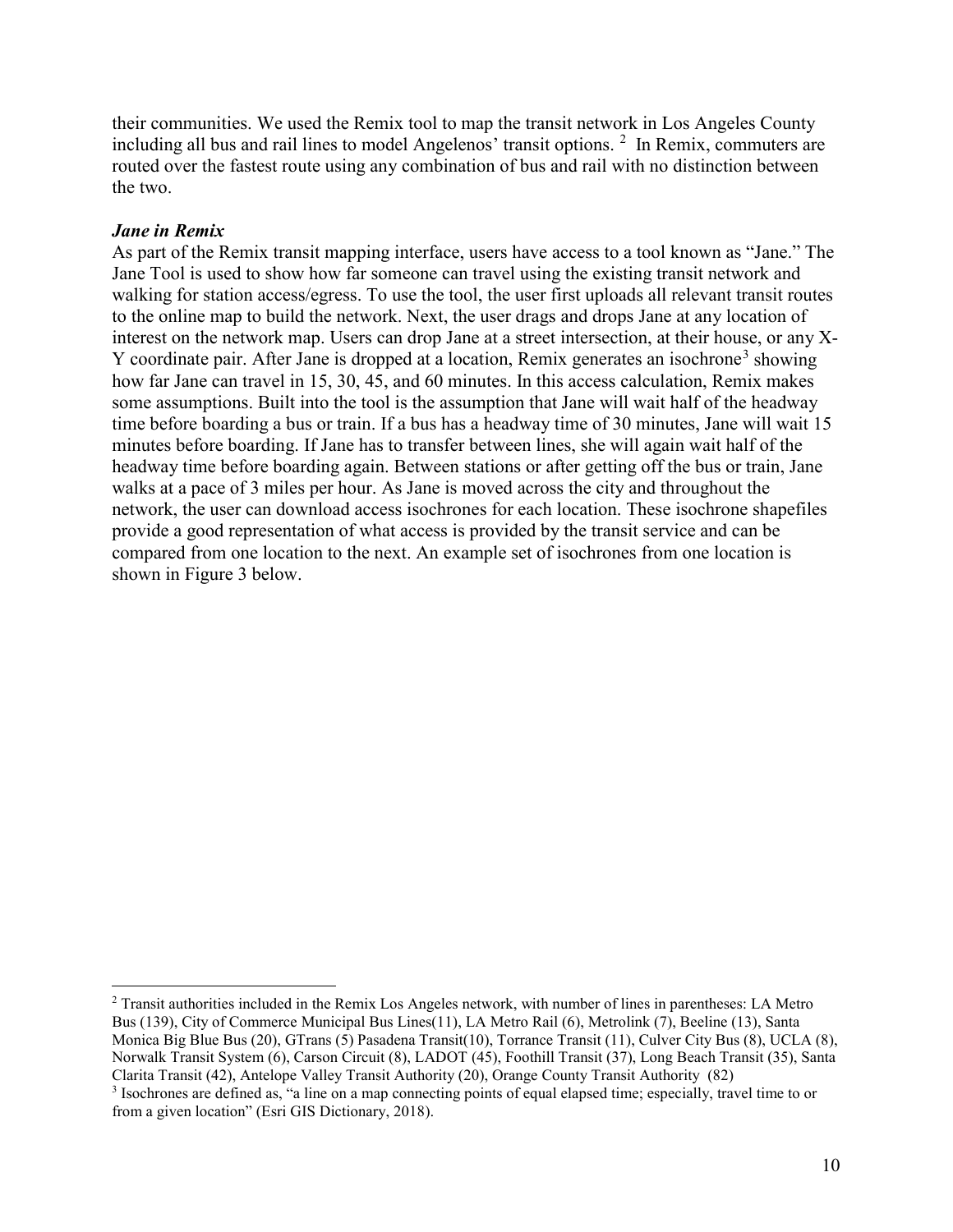#### *Figure 3 - Example of Jane's Isochrone*



In Figure 3, Jane has been placed in Downtown Los Angeles, an area with a high density of transit. Jane's smallest isochrone, shown in white, is the area she can reach within 15 minutes via transit. The blue isochrone is at the area that can be reached within 30 minutes via transit, green is the area that can be reached in 45 minutes by transit, and red is the area that can be reached in 60 minutes when traveling by transit.

#### <span id="page-10-0"></span>*Automating Jane*

Remix allows users to drop Jane at any location on the map to generate her transit access isochrones. A Remix user has the ability to visualize and download transit travel isochrones for anywhere in the city. We have exploited this capability and through code, have generated isochrones for multiple tracts in different transit scenarios.

In order to quickly generate transit access isochrones for each of our tracts of interest in Los Angeles County, we developed a JavaScript macro to automatically fetch and download Jane's isochrone shapefile from Remix. Remix generates 15, 30, 45, and 60 minute isochrones for Jane, based on her location on the map using the available transit in her location. Moving Jane to each of the tracts under study is necessary as her location automatically becomes the center of the isochrones. The Remix platform relies on X and Y coordinates to place Jane on the map. Each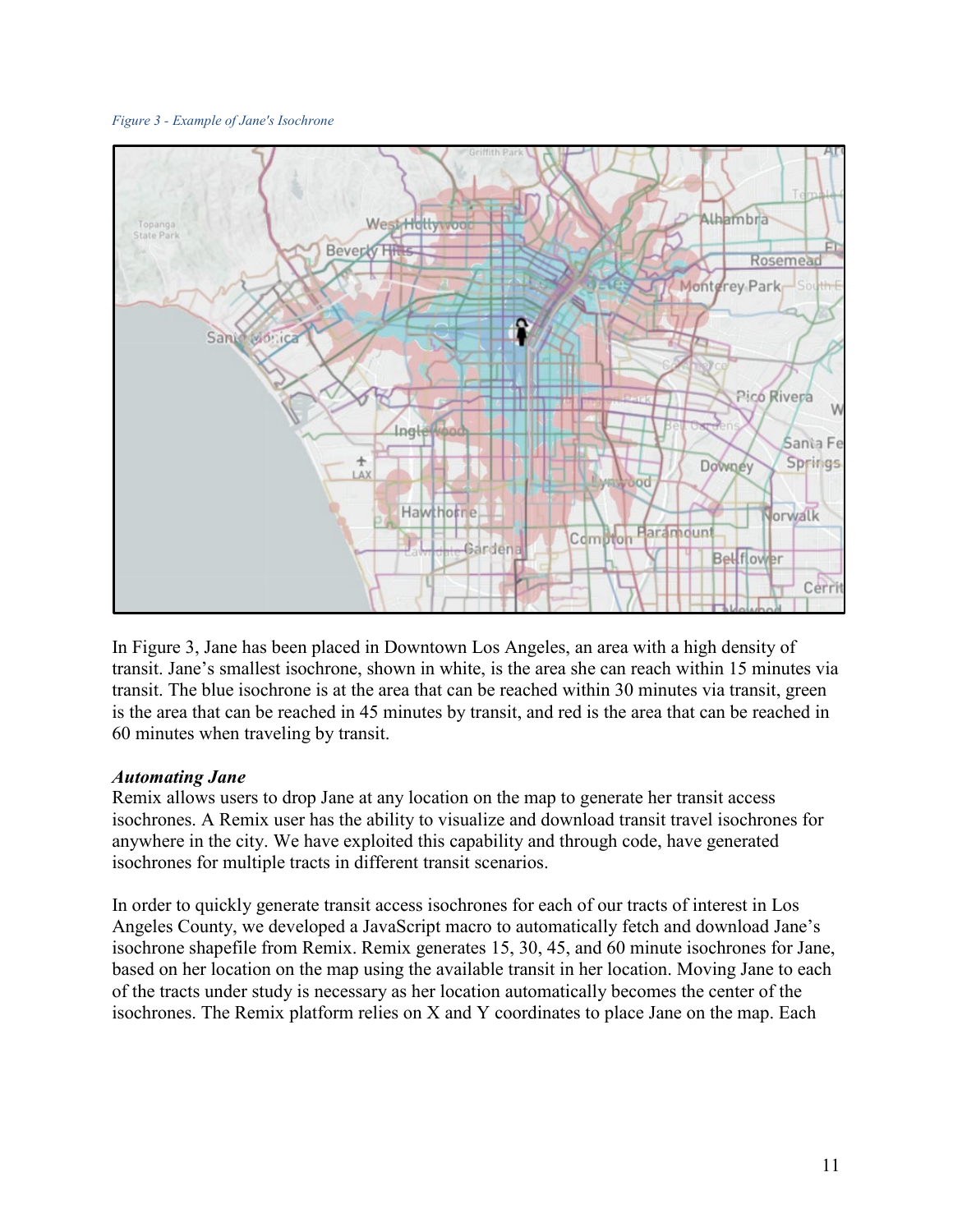time Jane is moved across the map, the Remix URL changes in a predictable manner to reflect Jane's new location <sup>[4](#page-11-3)</sup>.

Because of the data demands of Remix and multiple downloads, the JavaScript macro has been set on a timer to make server requests every 15 seconds. While this timer slows the processing down, it is important so as not to compromise internet servers and ensures that each set of four isochrones (15, 30, 45, and 60 minutes) is downloaded at an average rate of 15 seconds per tract. The macro has also been programmed to restart automatically if the server returns an error, eliminating the need for a human to watch the code run.

This JavaScript macro was used for looping through each of the census tracts in our investigation. The macro however can quickly be edited to perform the loop through other census tract centroids or to perform the query to Remix on a different transit map.

### <span id="page-11-0"></span>*Arcpy/GIS scripting*

After collecting transit isochrones for each of the tracts, the resultant shapefiles were then processed in ArcGIS by way of an ArcPy script. This ArcPy script uses the Census TIGER Line census tract shapefile as an input feature. The script then loops through each of the access isochrones using each as the clip feature. This process uses the isochrone as a "cookie cutter" on the census tracts creating a new feature class with the clipped area of each tract. For example, a census tract may have an initial area of 1000 square feet but once clipped by the access isochrone will have an area of 500 square feet. In other words, only half of the census tract may be accessible by transit. Knowing which proportion of each tract is accessible is essential for jobs calculations.

### <span id="page-11-1"></span>*Using R for Final Analysis*

Each of the .csv output files from the ArcGIS processing was then transferred into R. When Jane is dropped at the centroid of a tract, she may have access to a number of adjacent tracts using transit. The ArcPy script calculates which portion of the adjacent tracts Jane can reach within the 15-30-45-60 minute travel times. These proportional areas then have to be translated into job counts. The R-script calculates the portion of each census tract Jane can reach within unit travel time, and multiplies it by the jobs available in that census tract. It repeats the entire process for all census tracts with one census tract as the starting point in each iteration. It then merges data for all census tract in one data frame and calculates the sum (sum total of jobs a person in the census tract can reach within unit travel time). Finally, the R-script exports the data frame to a CSV file for final summary and analysis.

### <span id="page-11-2"></span>RESULTS

We have performed the above methodology on the five tracts in Los Angeles County selected based on the highest percentage of opportunity youth populations. The table below summarizes

<span id="page-11-3"></span> <sup>4</sup> A complete copy of the Remix macro is provided in Appendix I. With this macro, we are able to download REMIX travel-time isochrones from each census tract. While we illustrate the results with only a small number of census tracts, we have verified that the macro can automate the process of placing Jane at the centroid of all Los Angeles County census tracts and downloading the resulting isochrones. We note that because REMIX is a private tool, we purchased a REMIX license – a necessary part of the method that we developed here.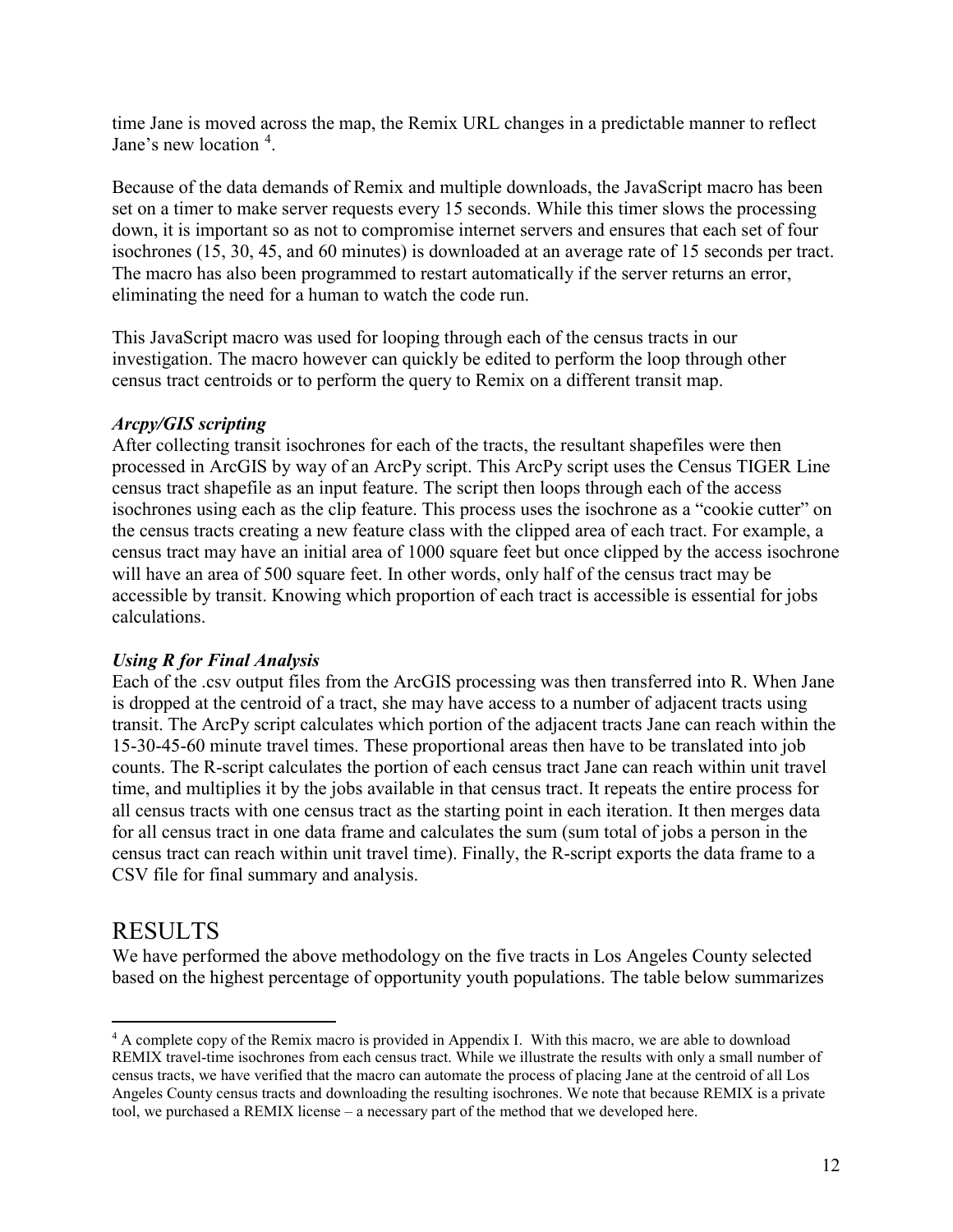the number of additional jobs accessible from each of the five tracts with the addition of Expo Phase II and the Crenshaw Extension to the network. All numbers presented in Table 2 below represent job access in a 60-minute commute time from the centroid of each tract. We chose 60 minutes to illustrate the tool. A 60-minute travel time is larger than average commute times by car in many metropolitan areas, and we chose the 60-minute isochrones because that illustrates the largest access changes. We caution that those access changes may not be the most reasonable representations of job access, and a more complete analysis of job access would include changes for smaller travel time isochrones. We also note that we did not model possible reductions in service from the removal of nearby bus service, but it is possible to do so.

|                        | Number of Jobs Accessible in 60 Minutes from Five Tracts with Largest<br><b>Opportunity Youth Population</b> |                                                                          |                                                       |                                                                          |                                                                     |                                                                |  |
|------------------------|--------------------------------------------------------------------------------------------------------------|--------------------------------------------------------------------------|-------------------------------------------------------|--------------------------------------------------------------------------|---------------------------------------------------------------------|----------------------------------------------------------------|--|
| Tract<br><b>Number</b> | Scenario 1.<br><b>Current</b><br>without Expo<br><b>Phase II</b>                                             | <b>Change</b><br>from<br><b>Scenario</b><br>1 to<br><b>Scenario</b><br>2 | Scenario 2.<br>Current with<br><b>Expo Phase</b><br>Н | <b>Change</b><br>from<br><b>Scenario</b><br>2 to<br><b>Scenario</b><br>3 | Scenario 3.<br><b>Current with</b><br>Phase II &<br><b>Crenshaw</b> | Change<br>from<br><b>Scenario 1</b><br>to<br><b>Scenario 3</b> |  |
| 6037206300             | 1,035,934                                                                                                    | 16,773                                                                   | 1,052,707                                             | 412                                                                      | 1,053,119                                                           | 17,185                                                         |  |
| 6037234502             | 587,561                                                                                                      | 12,904                                                                   | 600,465                                               | 27,433                                                                   | 627,898                                                             | 40,338                                                         |  |
| 6037204420             | 1,088,012                                                                                                    | 2,840                                                                    | 1,090,852                                             | 344                                                                      | 1,091,196                                                           | 3,184                                                          |  |
| 6037235202             | 726,308                                                                                                      | 18,153                                                                   | 744,461                                               | 8,995                                                                    | 753,457                                                             | 27,149                                                         |  |
| 6037189600             | 734,812                                                                                                      | 22                                                                       | 734,834                                               | (0)                                                                      | 734,834                                                             | 22                                                             |  |
| Average                | 834,525                                                                                                      | $+10,138$                                                                | 844,664                                               | $+7,437$                                                                 | 852,101                                                             | $+17,576$                                                      |  |

As noted in Table 2, the extension of the Expo Line to Santa Monica increased the number of jobs accessible to residents of these tracts by 10,138 or approximately 1.2%. The addition of the Crenshaw line further increases the number of jobs accessible to these tracts in 60 minutes by an additional 7,437. The completion of these two light rail lines increases overall number of jobs accessible by over 2%.

The selection of these tracts also demonstrates that accessibility increases are not homogenous across space. For example, tract 6037234502 is proximate to both the Expo line extension and the proposed Crenshaw line and therefore residents of this tract will experience a 6.7% increase in the number of jobs compared to Scenario 1. Tract 6037235202 is proximate to the Crenshaw line and experiences a 3.6% increase in the number of jobs. Conversely, tracts like 6037189600, which are located far away from the light rail network see almost no gain in accessibility due to these extensions.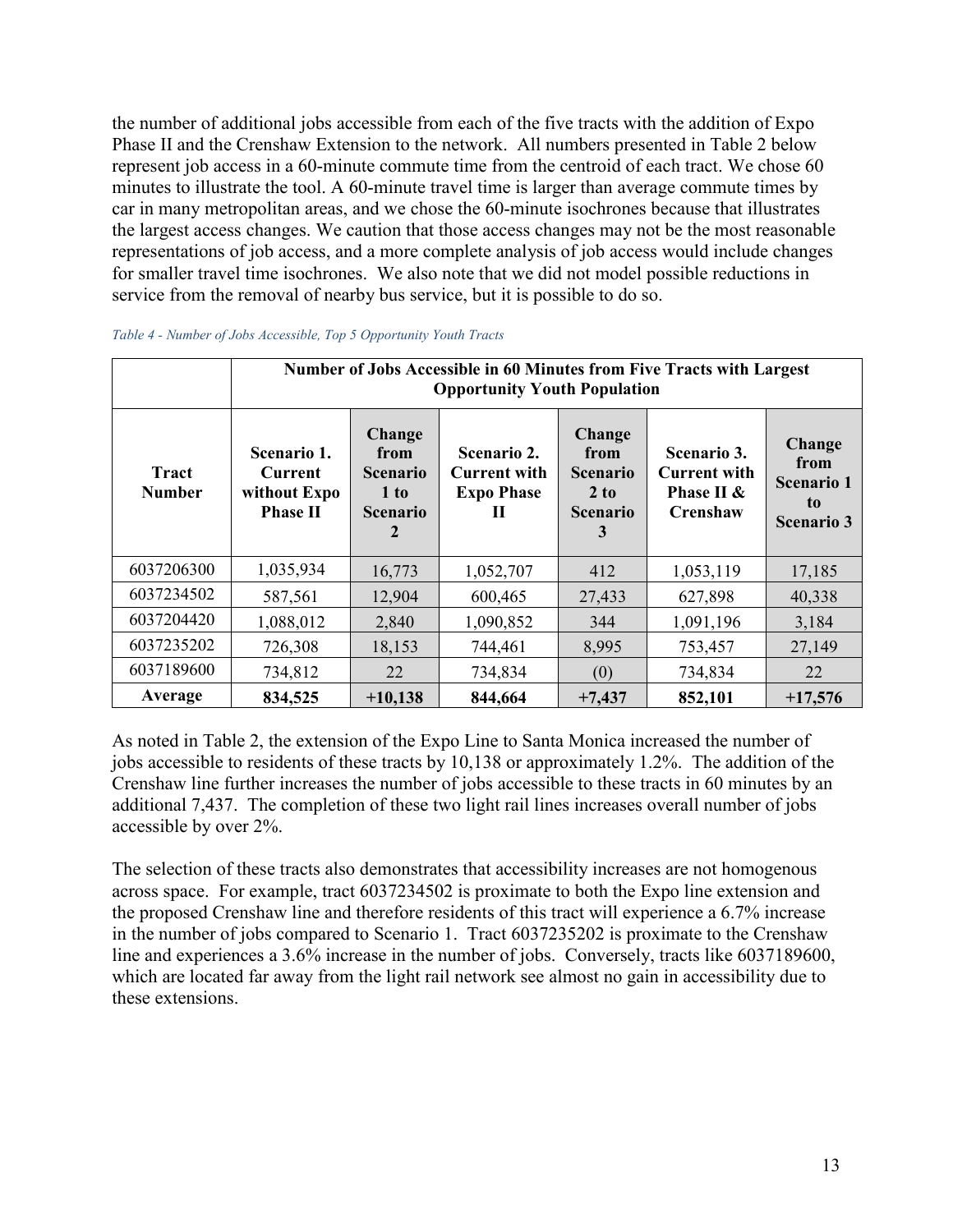# <span id="page-13-1"></span><span id="page-13-0"></span>IMPLEMENTATION & LIMITATIONS

### **Limitations**

Currently, the work focuses only on 5 tracts, which are illustrative of the kinds of accessibility gains that are available with transit line extensions. Future work will calculate accessibility gains countywide. When this work is complete, we will be able to measure the incremental job access for each tract in Los Angeles County with the addition of a new transit line to the network. This will be important for understanding which tracts see the greatest accessibility benefits from these network improvements. Further, we have relied on the 60-minute isoline for Jane's commute in each of the tracts. We understand that 60 minutes is not an ideal commute and we are not advocating it should be the norm, although it is close to the average public transit commute for many households. Mean travel time to work for persons commuting by public transportation was 47.8 minutes in the 2009 American Community Survey (Table 5, McKenzie and Rapino, 2011). Preliminary work using the 30 minute isoline demonstrated much lower gains in accessibility, which is partially due to the estimated wait times for transit. Earlier research, by Boarnet, Giuliano, Hou, and Shin (2017), demonstrated that in San Diego County wait time, transfer time, and station access-egress time can be approximately half of total transit trip time. We will continue to refine the work so that we can provide job count changes for 15, 30, 45 and 60-minute commute times.

Each of our job counts have counted total jobs and have not been parsed into different job types. We have instead assumed that improved access is inherently better. It is still possible that there is a mismatch between job seeker type and job type even if overall access is improved.

Finally, as we expand the work, we will be able to add additional transit scenarios in line with proposed changes to the Los Angeles transit network. Two such transit scenarios will be current transit system + Vermont Bus Rapid Transit (BRT); and current transit system + Crenshaw Extension + Vermont BRT.

## CONCLUSIONS AND RECOMMENDATIONS

Transit access to jobs is important for insuring populations most at need have access to jobs across the city. By using GTFS data, we have modeled the number of jobs accessible from these tracts with large populations of opportunity youth. This modeling provides us with a measure of the impact of new rail infrastructure on job access for this population that is likely more relevant than using linear distance or car commuting times.

From a methodological perspective, combining Remix, JavaScript scripting, ArcPy scripting, and data management in R was useful for setting the groundwork for future analysis. These tools will be useful for continued accessibility research including countywide or citywide access to jobs and other amenities. We believe this study has demonstrated the possibilities offered by GTFS data and ArcPy scripting in ArcGIS in fine-grained investigations of accessibility. Further improvements may still need to be made before these tools can be generalized to other geographic contexts however, these tools are not far from being useful in all geographies with GTFS transit data.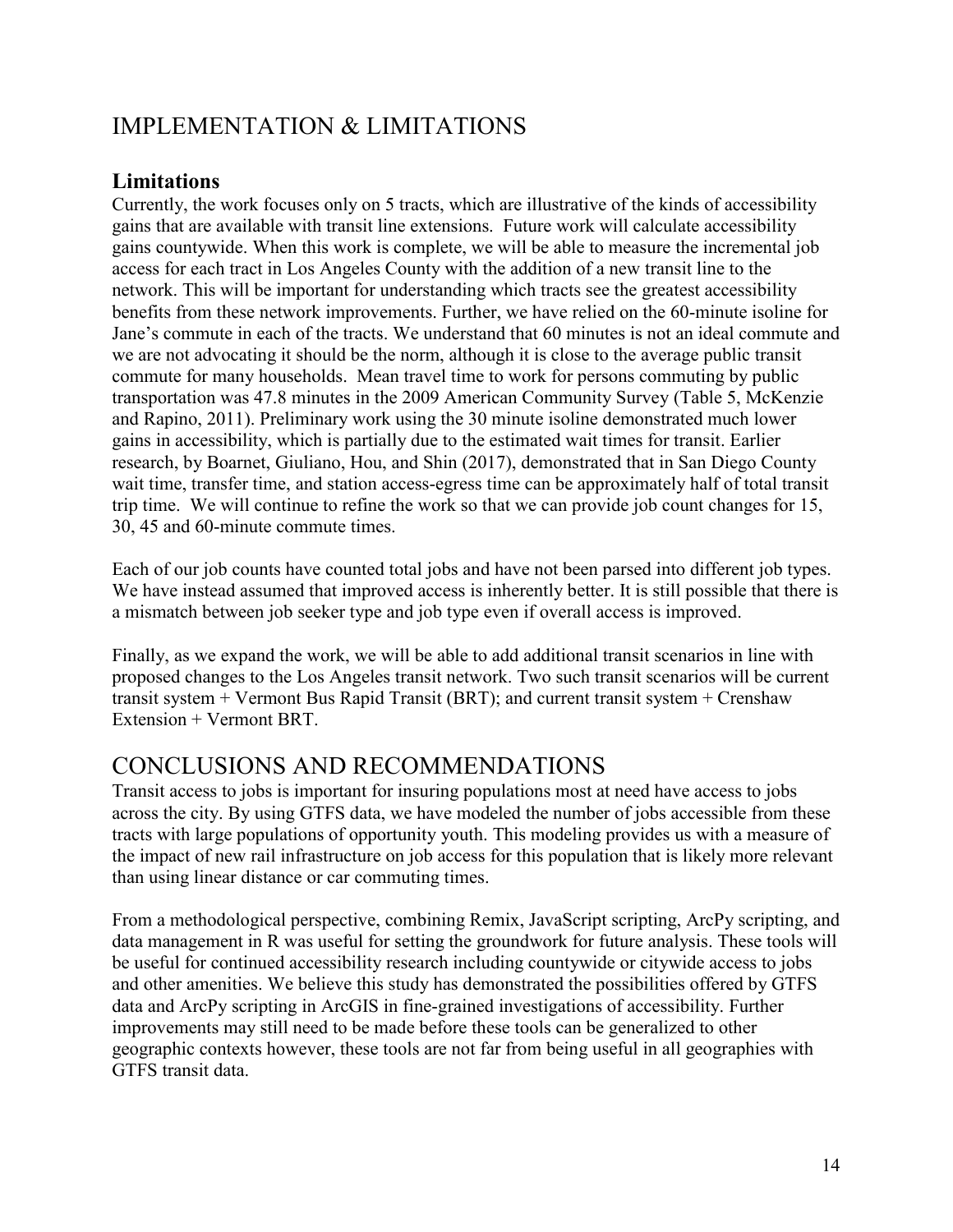The measured improvements to the transit network in Los Angeles County have had an overall positive impact on the number of jobs which are accessible to the tracts that contain the highest percentage of opportunity youth living in the County. The opening of Expo Phase II added an average additional 10,138 transit-accessible jobs per tract in the top-five opportunity youth tracts and the addition of the Crenshaw Extension is estimated to add 60-minte transit job access to an average of 7,437 additional jobs per tract.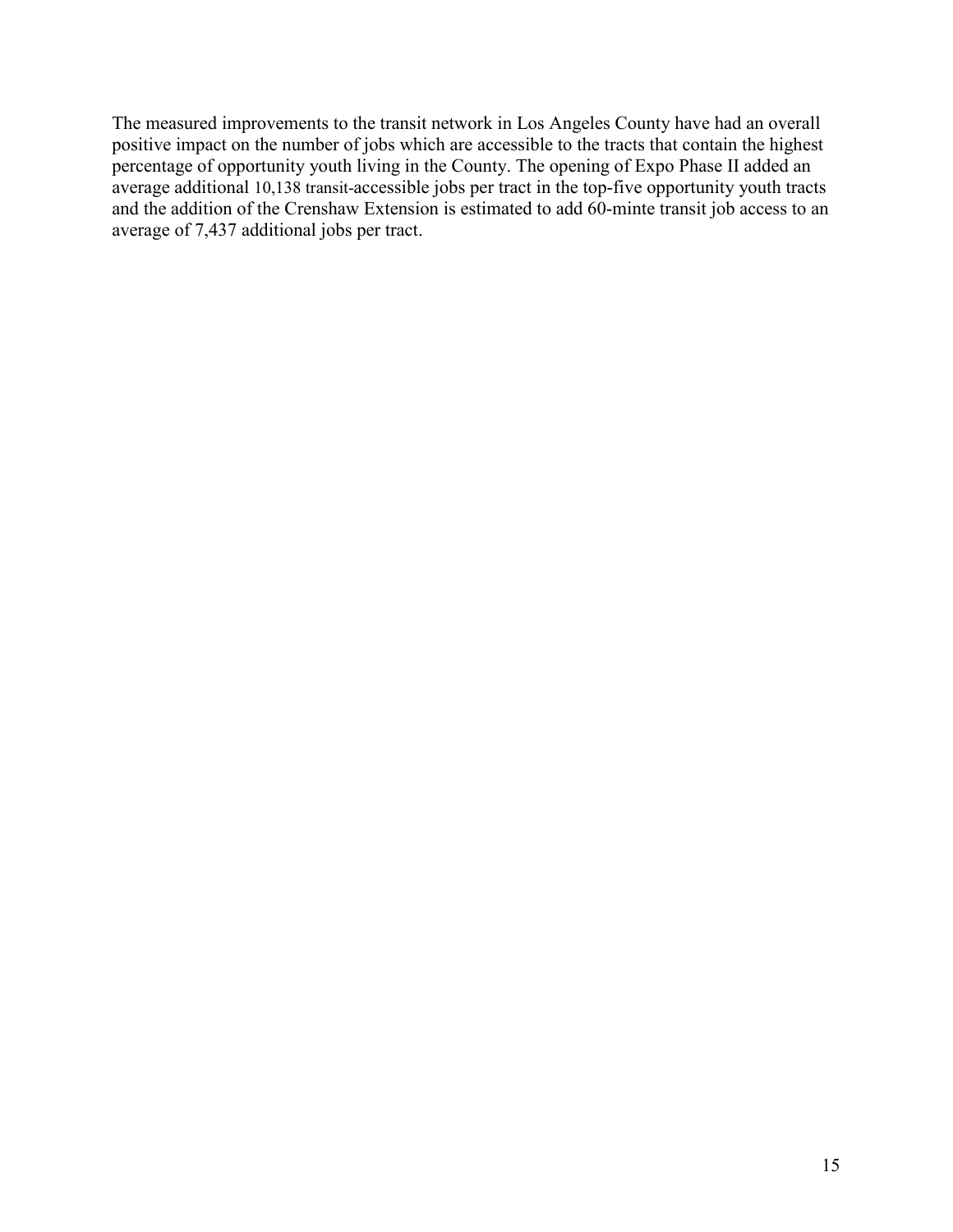### <span id="page-15-0"></span>REFERENCES

- Belfield, C.R., Levin, H.M. and Rosen, R. (2012). The Economic Value of Opportunity Youth. Corporation for National and Community Service.
- Besharov, D.J. and Gardiner, K.N. (1998). Preventing youthful disconnectedness. *Children and Youth Services Review,* 20(9-10), 797-818.
- Blumenberg, E., & Ong, P. (2001). Cars, buses, and jobs: Welfare recipients and employment access in Los Angeles. *Journal of the Transportation Research Board,* 1756, 22-31.
- Boarnet, Marlon G., Genevieve Giuliano, Yuting Hou, and Eun-Jin Shin. 2017. First/last mile transit access as an equity planning issue. Transportation Research Part A vol. 103, pp. 296-310.
- Elkind, Ethan (2017). Metro is spending billions of your tax dollars to build L.A. a world class transit system. Don't let them blow it. *Los Angeles Times.*
- Esri (2018). Data Dictionary. [https://support.esri.com/en/other-resources/gis](https://support.esri.com/en/other-resources/gis-dictionary/search/)[dictionary/search/](https://support.esri.com/en/other-resources/gis-dictionary/search/)
- Google Transit APIs (2016). GTFS Static Overview. <https://developers.google.com/transit/gtfs/>
- GTFS.org. n.d. Getting Started. http://gtfs.org/getting-started/#gtfs-applications
- Hymon, Steve (2016). 17 things to know about Expo 2 opening on May 20. *The Source.*  [https://thesource.metro.net/2016/02/25/17-things-to-know-about-the](https://thesource.metro.net/2016/02/25/17-things-to-know-about-the-expo-phase-2-opening/)[expo-phase-2-opening/](https://thesource.metro.net/2016/02/25/17-things-to-know-about-the-expo-phase-2-opening/)
- Leon, Choi & Rosen (2018). How Does Agglomeration Shape Youth Opportunity Across the Urban/Rural Divide? Evidence from the Los Angeles Region. Unpublished, under review.
- McKenzie, Brian and Melani Rapino. 2011. Commuting in the United States: 2009, American Community Survey Reports. Washington, D.C.: United States Census Bureau. [https://www.census.gov/prod/2011pubs/acs-15.pdf.](https://www.census.gov/prod/2011pubs/acs-15.pdf)
- Rodnyansky, Seva (2018). Do It Yourself: Obtaining Updated Transit Stop and Route Shapefiles in Urban and Nonurban Areas. *Cityscape: A Journal of Policy Development and Research,* 20(1), 205-214.

## <span id="page-15-1"></span>APPENDIX 1

```
// change these variables as you wish
const config = {
  mapID: '0cfdf83',
   inputFile: 'input.csv',
  outputFolder: 'output',
 urlBuilder: (input) => {
     return {
       pageURL: 
`https://platform.remix.com/map/${config.mapID}?latlng=${input.INTPTLAT},${in
put.INTPTLON},z10&jane=34.00144,-118.28568,17,weekday,frequency,demo-line-
jobs,walking`,
      pointsURL: `https://needledrop-
service.remix.com/isochrone_points/${config.mapID}/${input.INTPTLAT}/${input.
```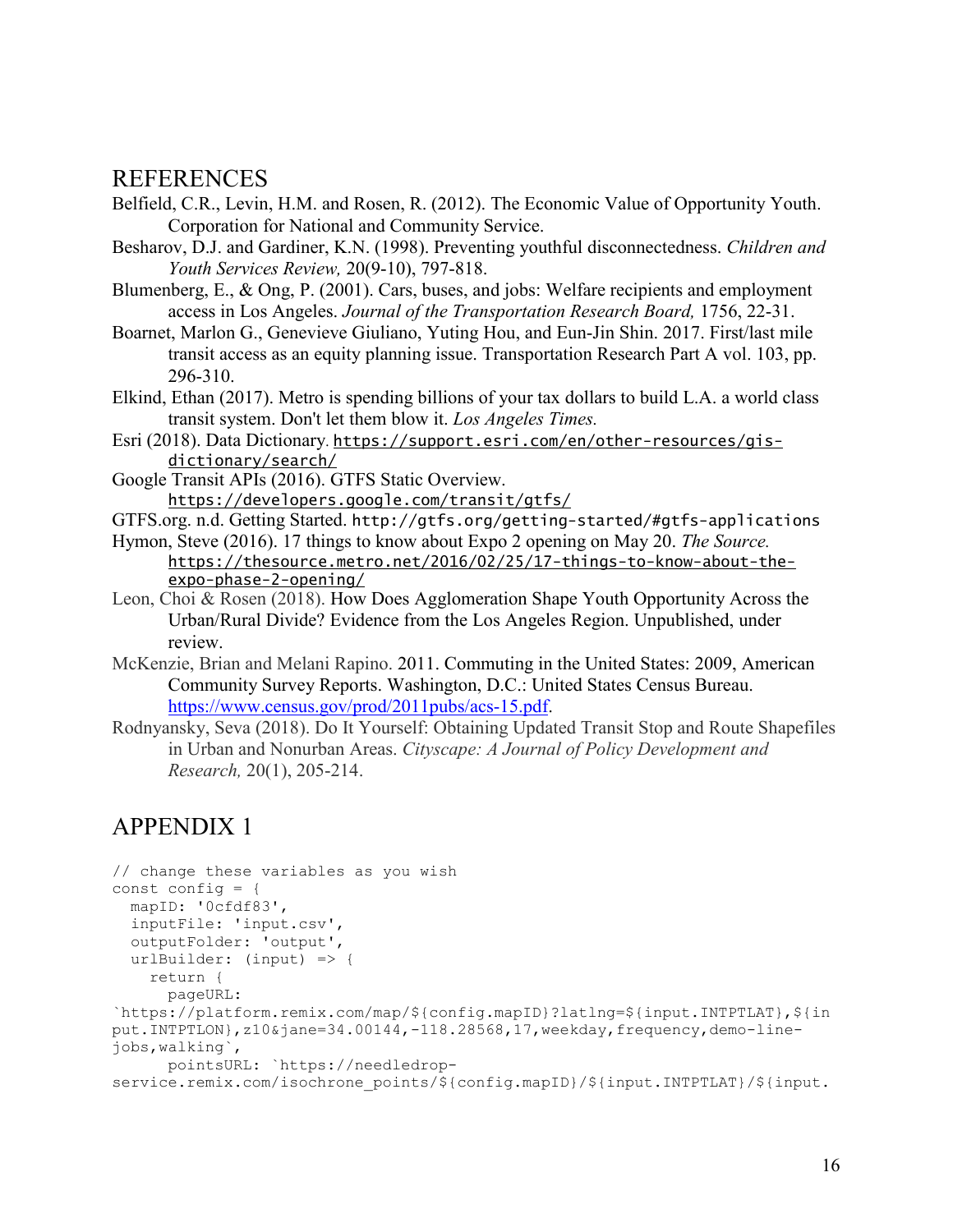```
INTPTLON}?hours_since_midnight=17&window_type=weekday&trip_based=false&walkin
g speed kph=4.83^{\circ},
       shapefileURL: `https://needledrop-
service.remix.com/isochrone_shapefile/${config.mapID}/${input.INTPTLAT}/${inp
ut.INTPTLON}?hours_since_midnight=17&window_type=weekday&trip_based=false&wal
king speed kph=4.83`
     }
   }
}
const fs = require('fs')// 3rd party packages
const csv = require('csvtojson')
const axios = require('axios')
const unzipper = require('unzipper')
script()
async function script () {
  let inputs = await parseInput(config.inputFile).catch(error => 
console.log(error))
   if (!inputs) return 'Script failed'
   for (let input of inputs) {
     if (!alreadyExists(input.INTPTLAT, input.INTPTLON)) {
      console.log(`Fetching file \S{inputs.indexOf(input) + 1} at \S{new
Date() let urls = config.urlBuilder(input)
       let outputURL = 
`${config.outputFolder}/${input.INTPTLAT}${input.INTPTLON}`
       let pointsResponse = await axios.get(urls.pointsURL).catch(error => 
console.log(error))
       let points = pointsResponse.data.results
      let shapeFileLocationResponse = await axios.post(urls.shapefileURL, {
points }).catch(error => console.log(error))
       let zipFileURL = shapeFileLocationResponse.data.resultUrl
       let shapeFile = await axios.get(zipFileURL, { responseType: 
'arraybuffer' }).catch(error => console.log(error))
       fs.appendFileSync(`${outputURL}.zip`, shapeFile.data)
       console.log('Zip file downloaded, now extracting')
       fs.createReadStream(`${outputURL}.zip`)
         .pipe(unzipper.Extract({ path: outputURL }))
       console.log(`Extracted to ${outputURL} at ${new Date()}`)
     } else {
      console.log(`File ${inputs.indexOf(input) + 1} already exists`)
     }
   }
}
function parseInput (inputFile) {
   return new Promise ((resolve, reject) => {
```